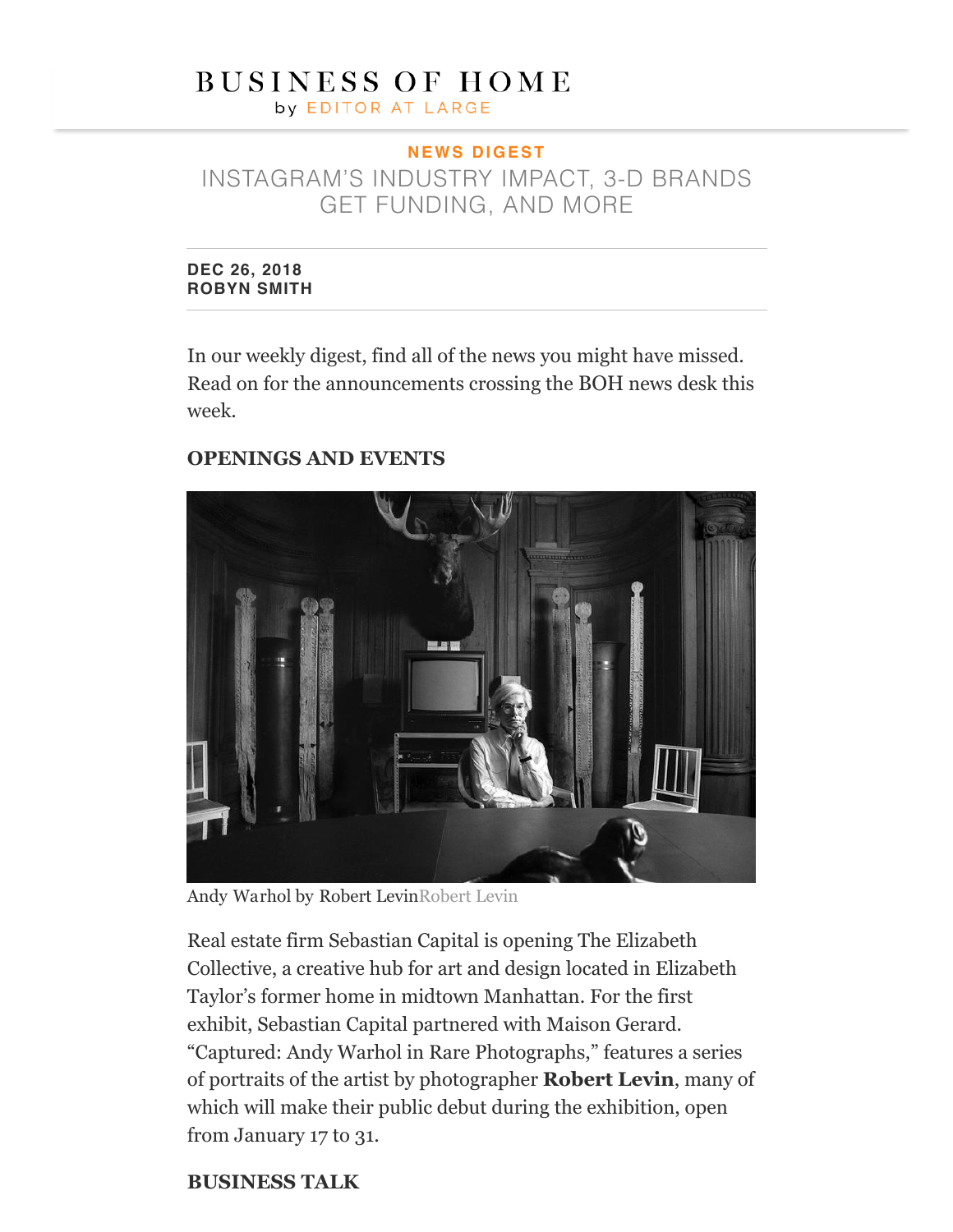

A crafter at the Heath Ceramics Make Good MarketLeslie Santarina

Heath Ceramics, a Sausalito, California–based handcrafted ceramic tableware and tile manufacturer, created an employee ownership plan (ESOP) that allows employees to purchase interest in the company. "If you're going to sell part of your company, give it to your employees!" wrote co-

owners **Robin Petravic** and **Cathy Bailey** in an [Instagram post](https://www.instagram.com/p/BriU2NwHGvI/). "At our holiday party we celebrated the 166 employees who just became employee owners … We choose a definition of success that has everything to do with continuing to design beautiful products with integrity, while doing so in a way that is better for our community, society, and planet. Having the strong finances to maintain this focus without compromising is key, while never a goal unto itself."

Speaking of Instagram, the platform continues to have a strong impact on the industry: "Interior design is a nearly \$10 billion business, and advertiser spending on Instagram is set to hit nearly \$7 billion, up from \$3.64 billion in 2017," [Fast Company](https://www.fastcompany.com/90282972/instagram-is-reshaping-the-10b-business-of-interior-design) reported. "Design companies also know they have a captive audience, and have concentrated on growing their follower counts as a play for direct advertising. West Elm has 1.8M followers, Ikea has 1.7M, Crate and Barrel 1.3M. They all know social media is another lever to pull when it comes to transforming browsers into buyers, and they're doing what they can to ratchet up those conversion numbers." Instagram is also changing the way designers work and get clients, the speed at which trends are consumed, the way people can plagiarize each others' work, and even the way design students are being taught.

Bangalore-based e-design services brand Design Café secured \$28.5 million in funding, reported [Tech Story.](https://techstory.in/home-interiors-startup-design-cafe-raises-28-5-mn/) The brand was founded in 2015 by **Shezaan Bhojani** and **Gita Ramanan**, and offers 3-D and VR renderings as well as advice on budgeting, room planning and furniture selection. It's operational in Bangalore and plans to expand to six more locations by the end of next year. [Furniture Today](http://www.furnituretoday.com/article/560480-cylindo-completes-new-funding-round/?nid=2374&utm_source=hs_email&utm_medium=email&utm_content=68522647&_hsenc=p2ANqtz-8CVNzWfEK34IHXH7GP_oGkyNxjxtQyddMDUH3Xk_I0DbG3EBSH6sjXTRPu2oLiioRfJTHCOizadZ_L78A8vwqMqAJqnA&_hsmi=68522647) reported that another 3-D furniture